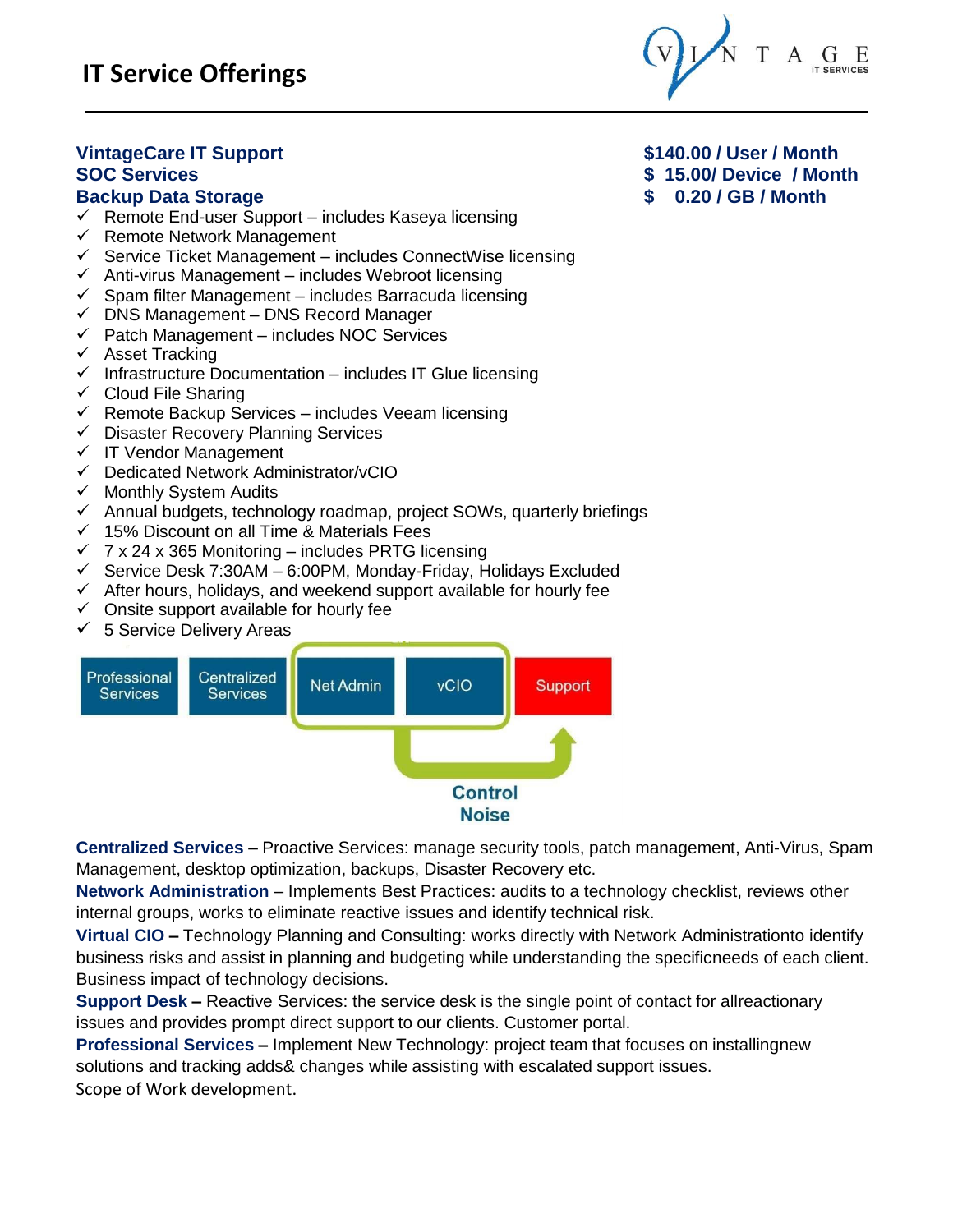

# **VintageCare IT Support - OS \$155.00 / User / Month Backup Data Storage \$ 0.20 / GB / Month**

Adds onsite site support included with the monthly fee.

#### **VintageCare IT Support - NOEU \$115.00 / User/ Month SOC Services \$ 15.00 / Device / Month Backup Data Storage \$ 0.20 / GB / Month**

**SOC Services \$ 15.00 / Device / Month** 

For companies with an IT savvy employee who will be the front-line support for all end-user tickets.

#### **VintageCare IT Support (Up to 10 Users) \$1,400.00 / Month SOC Services \$ 15.00 / Device / Month Backup Data Storage \$ 0.20 / GB / Month**

For small companies.

**Onboarding Fee** Equal to one month's service fee (Waived for 12-month contracts)

- $\checkmark$  Set up online service ticket entry and tracking
- $\checkmark$  Install monitoring agents on serves and desktops
- $\checkmark$  Verify we have all the required passwords
- $\checkmark$  Change passwords
- $\checkmark$  Create separate Vintage account for auditability
- $\checkmark$  Install/verify backups
- $\checkmark$  Install Virus Protection
- $\checkmark$  Install Spam Protection
- $\checkmark$  Install DNS filter agents
- $\checkmark$  Update patches on servers, workstations, firewalls
- $\checkmark$  Review documentation
- $\checkmark$  Update documentation in our online system
- $\checkmark$  Create Network diagram
- $\checkmark$  Perform initial audit to Best Practices
- $\checkmark$  Within 90 days present client with one year budget and road-map to discuss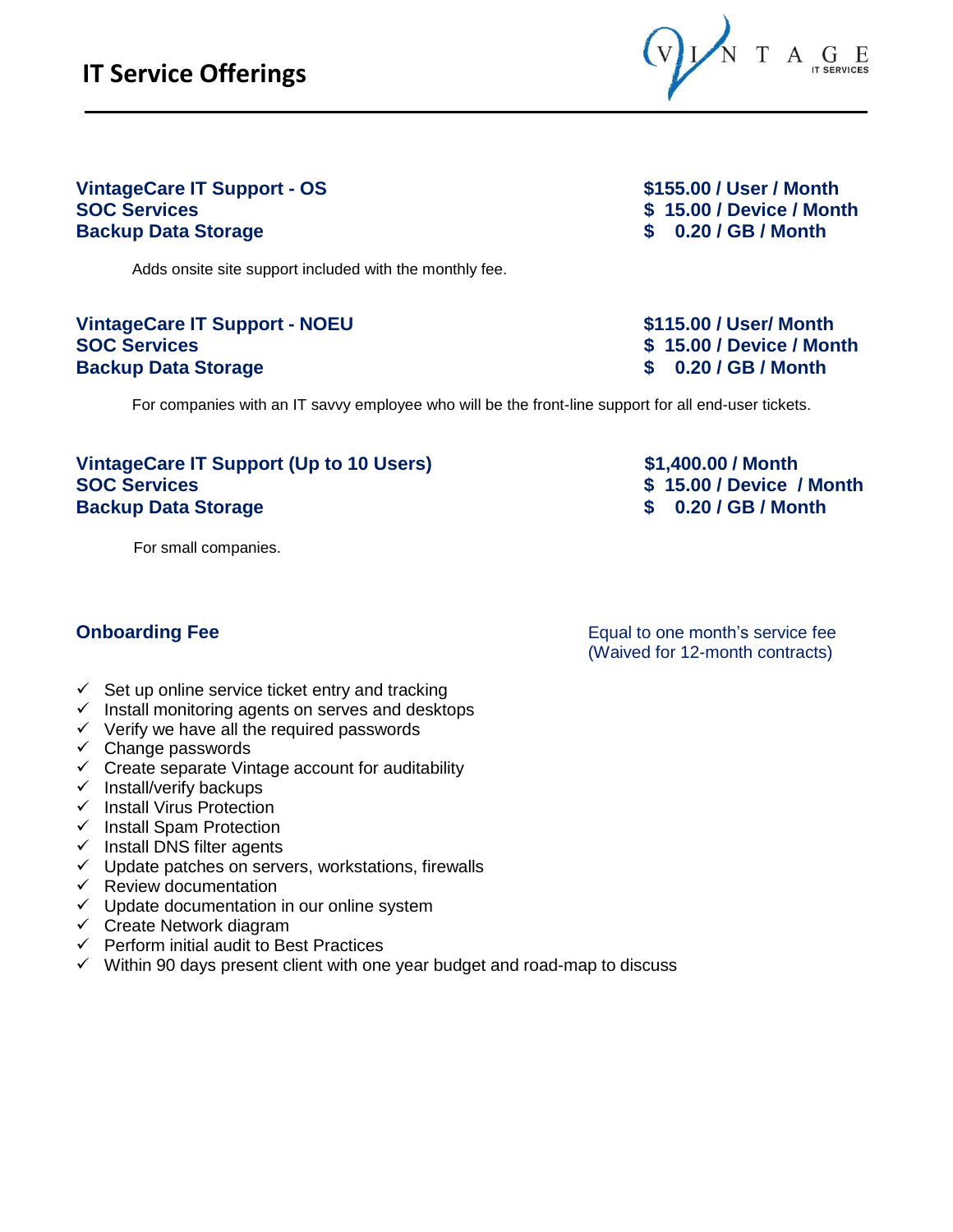### **Additional Options**

- -
	- o 3<sup>rd</sup> Party Application Software **\$79.00** / Application / Month
- - o HIPAA
	- o CMMC
	- $\circ$  SOC 2
- Individual User Data Backup (plus data charges) **\$15.00** / device / Month
- Out-of-State Backup Services (plus data charges)  $$10.00 /$  Server OS / Month
- O365 Backup (plus data charges) \$ 5.00 / user / Month
- Multi-factor Authentication \$ 5.00 / user / month
- CW Streamline IT and the streamline IT and the streamline IT and the streamline in the streamline in the streamline in the streamline in the streamline in the streamline in the streamline in the streamline in the streaml

### **Cloud - Infrastructure as a Service (IaaS)**

- Base VDC 1 Public IP, 1 Firewall, 5Mbps 8GB Ram, 2vCP \$ 450.00 / month<br>● Additional Bandwidth
- 
- 
- 
- 
- 
- 
- 
- IPsec site to site VPN  $\bullet$  1995.00 / month
- VM Licensing \$ 8.00 / month
- Second Location Backup (Chicago)  $$30 / GB / month$ o Backup charge per VM or per server **business** 20.00 / month
- Colocation Services **by Colocation Services by Colocation Services by Colocation Services by Colocation Services**

#### **O365 Licensing**

- Microsoft 365 Business Basic **5.00 / user / month** 
	- Word, Excel, PowerPoint
		- Exchange, OneDrive, SharePoint, Teams
- Microsoft 365 Business Standard \$ 12.50 / user / month
	- Outlook, Word, Excel, PowerPoint, Publisher, Access
	- **Exchange, OneDrive, SharePoint, Teams**
- Microsoft 365 Business Premium **6 and 1997 Contract 10 and 10 and 10 and 10 and 10 and 10 and 10 and 10 and 10 and 10 and 10 and 10 and 10 and 10 and 10 and 10 and 10 and 10 and 10 and 10 and 10 and 10 and 10 and 10 and** 
	- Outlook, Word, Excel, PowerPoint, Publisher, Access
	- Exchange, OneDrive, SharePoint, Teams, Intune, Azure Information Protection

• Virtual Desktop **\$49.00 / User / Month** o VDI Storage \$ 0.45 / GB / Month

• Compliance Reviews **6 2000 / Month / Review 500.00 / Month / Review** 

- 
- 
- 
- 
- 
- \$ 17.00 / Mbps / month
- Memory **6 20 and 10 and 10 and 10 and 10 and 10 and 10 and 10 and 10 and 10 and 10 and 10 and 10 and 10 and 10 and 10 and 10 and 10 and 10 and 10 and 10 and 10 and 10 and 10 and 10 and 10 and 10 and 10 and 10 and 10 and**
- Compute Sample Solution in the set of the set of the set of the set of the set of the set of the set of the set of the set of the set of the set of the set of the set of the set of the set of the set of the set of the s
- Data (flash)  $$ 0.45 / GB / month$
- Additional Firewalls **by a 25.00 and 10.000 firewall / month 6 25.00 and 10.000 firewall / month** 
	- Additional IP Address **but a 2.00 / IP / month**
- Cross Connect **\$ 200.00 / connection /month** 
	-
	-
	-
	-
	-
	-
	-
	-

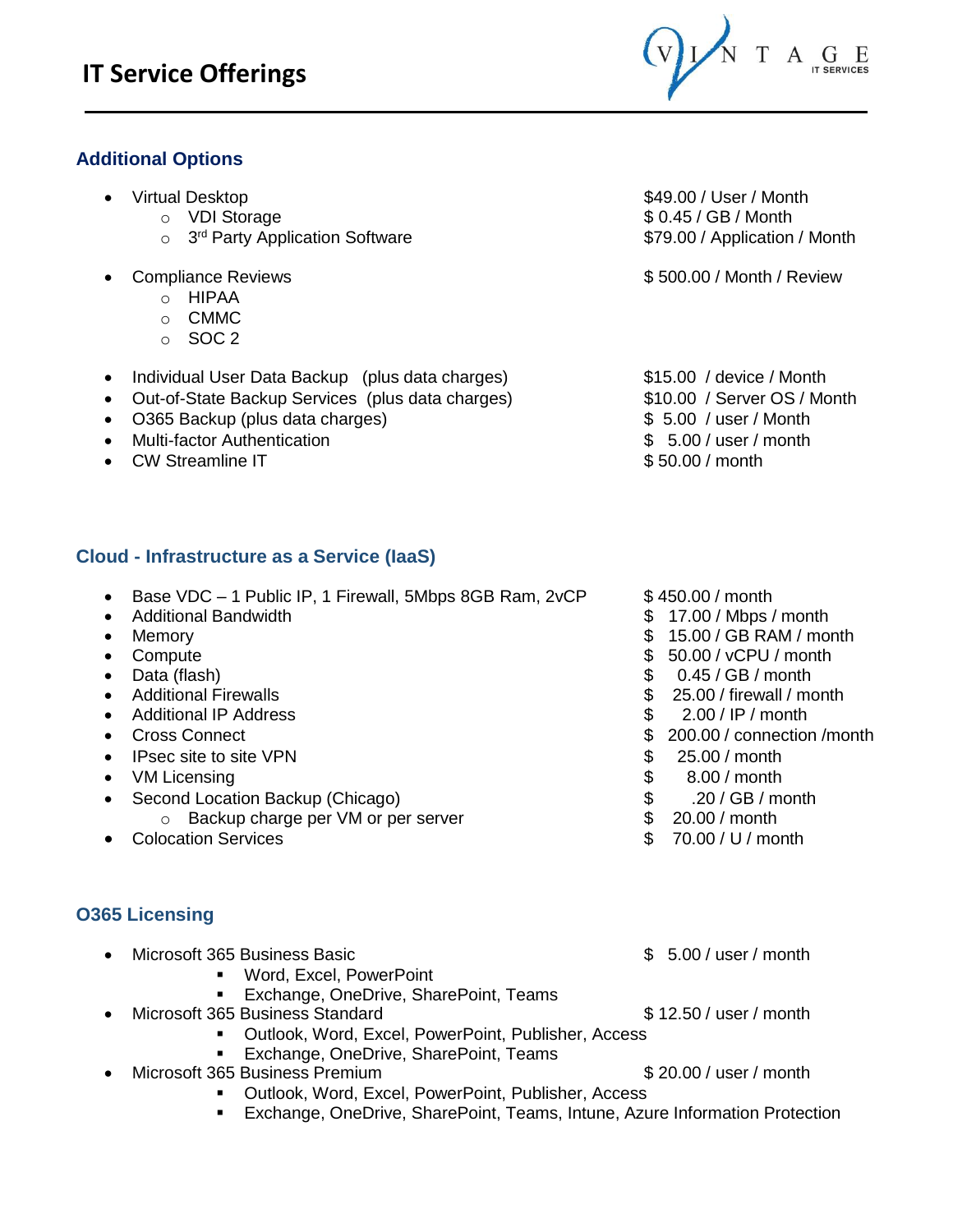$T A_{\text{IT SERIES}}$ 

#### **VintageCare Limited**

VintageCare Limited allows a client with a limited budget to obtain basic support each month for a fixed cost. Included are Server Monitoring and Desktop Maintenance. Server Monitoring consists of installing our monitoring agent on the server(s) and then notifying the client when there is a warning, error, or outage that is detected by our monitoring tools. VintageCare Limited also includes up to 4 hours of support. Unless otherwise directed by customer, Vintage will perform a 2 hour server maintenance checklist at the beginning of each month as well as verify and install Microsoft Patches. Server maintenance cannot be deferred for more than 2 consecutive months.

Each additional server adds 2 additional support hours that will be utilized for Server Maintenance and Patching unless otherwise directed by the customer. VintageCare Limited allows clients on a limited budget to control their monthly IT costs and set their own priorities.

Client Desktop Maintenance includes running scripts to improve performance and to reduce the probability of failures. Server Monitoring and Desktop Maintenance includes the ability of the help desk to have a remote connection to the client's network. This remote connection allows for service to occur quickly and easily.

**Agents are required to be installed on all servers and systems. Please consult the IT Service Offering document for exact coverage and exclusions**.

First Server **but Server** the server of the server server server server server server server server server server Additional Servers (2-5)  $$278/server/month$ Additional Servers (6+)  $$ 178$ /server/month Desktop Maintenance **\$ 19/system/month** 

#### **Additional Options**

Spam Filtering **\$** 30/month plus \$1.20/mailbox/month Remote Backup Services **See Vintage Managed Backups** See Vintage Managed Backups

#### **VintageCare Unlimited Network Maintenance With End User Options**

The VintageCare Unlimited Network Maintenance with Client Maintenance Options requires the client to bring their network/server environment to minimum standards. This is detailed on the "Flat Rate and Unlimited Minimum Standards" page.

Once the network has been verified to have met the minimum standards, Vintage IT Services will be able to offer the VintageCare Unlimited Network Maintenance with Client Maintenance option. Unlimited remote and onsite Network Maintenance, and Server Maintenance are included. This includes servers, switches, firewalls, and other network equipment as well as monthly patches. Server maintenance checklists are completed twice per month, per server. Client options include Desktop Maintenance, Help Desk, Mobile Device Support and Onsite support.

**Please consult the IT Service Offering document for exact coverage and exclusions.** 

First Server **but Server and Server/month** Server/month Additional Server (2-5)  $$478/server/month$ Additional Servers (6+)  $$278/server/month$ 

#### **Desktop Options (Pick One)**

Unlimited End-User Remote Help Desk<br>
VintageCare Unlimited Desktops<br>
\$ 59/system/month VintageCare Unlimited Desktops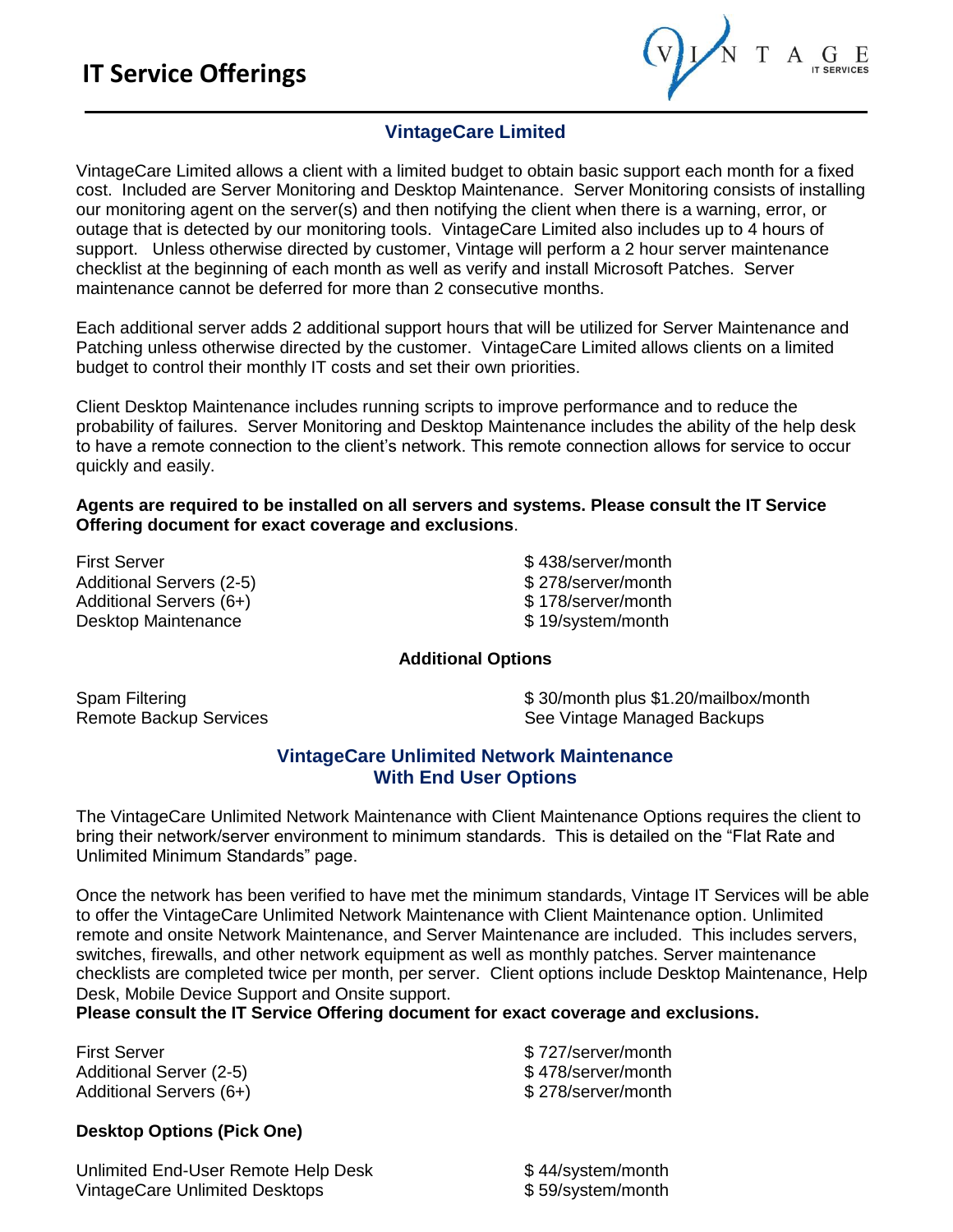## **IT Service Offerings**



#### **Additional Options**

- Firewall Monitoring **by the set of the set of the set of the set of the set of the set of the set of the set of the set of the set of the set of the set of the set of the set of the set of the set of the set of the set o**
- 
- 
- 
- 

#### **Software Licenses (monthly rental)**

- Microsoft Windows Server **\$ 13.50/server/month**
- Microsoft SQL Server Standard Edition -user \$ 15.00/user/month
- Microsoft SQL Server Standard Edition -2 core \$155.00/server/month
- Microsoft RDS \$ 5.75/user/month
- 
- MS Windows Server Standard **by the server standard**  $\bullet$  6.00/ user month
- MS Windows Essentials **but a contract to the CO** and the S 20.00/user/month
- MS Windows Server Data Center **\$ 38.00/user/month**
- Cisco AnyConnect VPN User Cal  $$ 2.00/user/month$
- MS SQL Enterprise **by a contract of the SQL Enterprise by a contract of the SQS.00/user/month**
- MS SQL Web  $\bullet$  MS SQL Web  $\bullet$  10.00/user/month
- PC to DF Connection Company extending the state of \$125.00/company/month
- PC to DF Connection User  $$5.00/user/month$
- ShareFile License  $\sim$  7.00/user/month
- Out of State backup services (plus data charges) \$ 10.00/month
- Block Storage per GB  $$30/GB/m$ onth
- Microsoft 365 Apps for business  $$ 8.25/user/month$

#### **Hosted Exchange**

- Unlimited Mailbox Size **\$ 16.75/mailbox/month**
- 
- 
- Spam Filtering \$ 5.00/user/month
- 
- Switch Monitoring **by a 25.000 and 25.000** Switch Monitoring **by a 25.000** Supering the Supering Section 1.1
- WAP Monitoring **by a 25.00** and the Second Structure of Second Structure Second Structure Second Structure Second Structure Second Structure Second Structure Second Structure Second Structure Second Structure Second Stru
- AV Services **\$ 5.00/device/month**
- NOC Services \$ 10.00/user/month
	-
	-
	-
	-
- Citrix XenApp **b 2018** and 2018 a 11.00/user/month
	-
	-
	-
	-
	-
	-
	-
	-
	-
	-
	-
	-
	-
- 2GB Mailbox Limit  $$ 11.00/m$ ailbox/month
- 500MB Mailbox Limit **\$ 6.50/mailbox/month** 
	-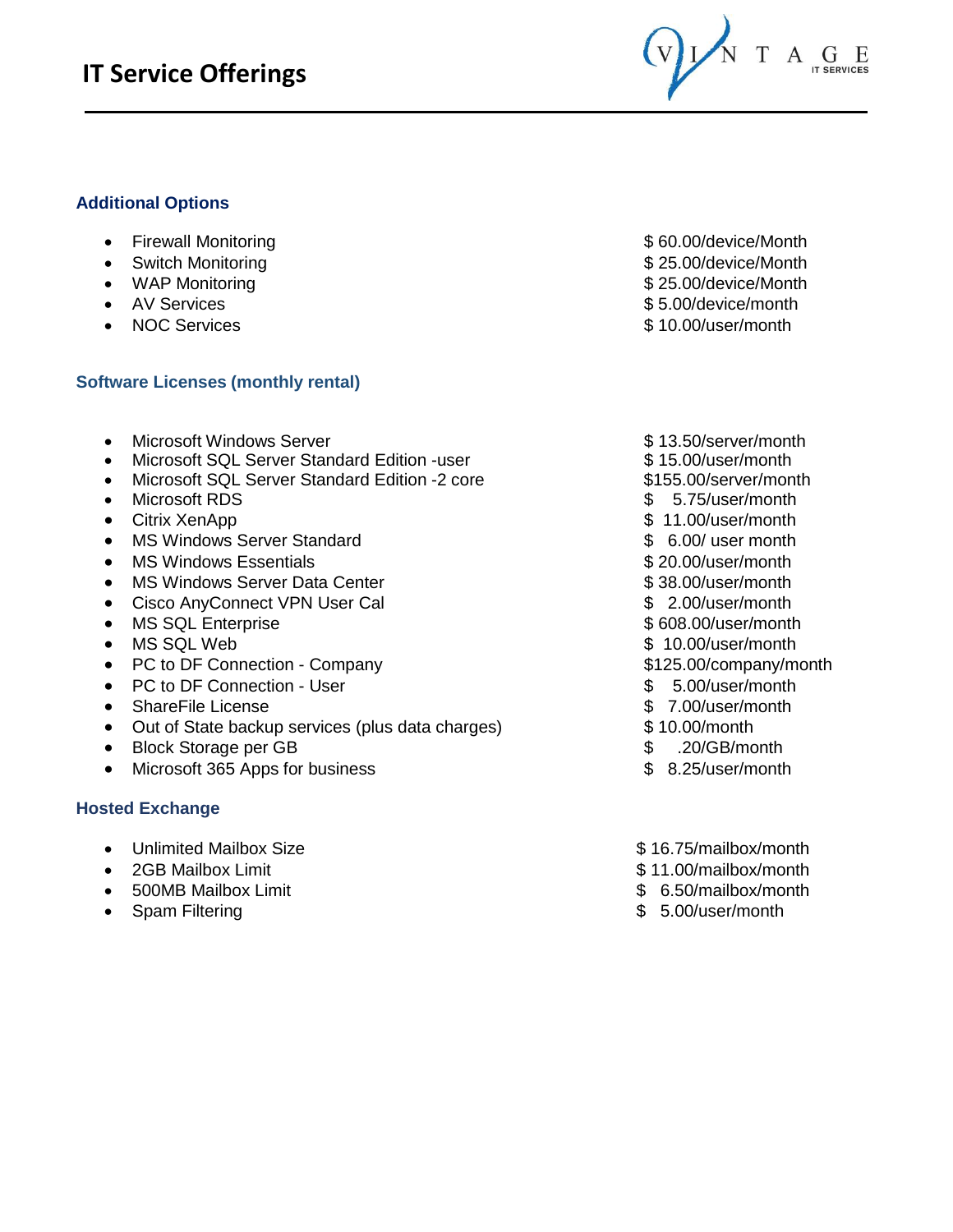$T A \underset{\text{it series}}{\mathbf{G}} E$  $(v)$ 

#### **Vintage Managed Backups**

Vintage Managed Backups provides clients with best-in-class backup and disaster recovery for physical and virtual environments for client owned equipment. Vintage IT performs a local backup of your servers to a backup disaster recovery appliance (BDR). As an extra layer of protection your backup data is replicated to the Vintage data center\*.

BDR Appliance Options:

| <b>Small Appliance</b><br><b>Tower Form Factor</b><br>For clients with 1 to 5 servers<br>Up to 1.5TB of protected data<br><b>RAID 1 Data Protection</b> | $$85/m$ onth                         |
|---------------------------------------------------------------------------------------------------------------------------------------------------------|--------------------------------------|
| Medium Appliance<br><b>Rack Mount Form Factor</b><br>For clients with 1 to 10 servers<br>Up to 8TB of protected data<br>RAID 5 Data Protection          | \$165/month                          |
| Large Appliance<br>For clients with more than 8TB of protected data<br>Customized hardware built to customer specifications                             | \$ Customized to Client Requirements |
| Backup Agent License:                                                                                                                                   |                                      |
| <b>BDR Protected Server Agent</b>                                                                                                                       | \$57/Server OS/month                 |
| Data Fees:                                                                                                                                              | \$0.20/GB                            |